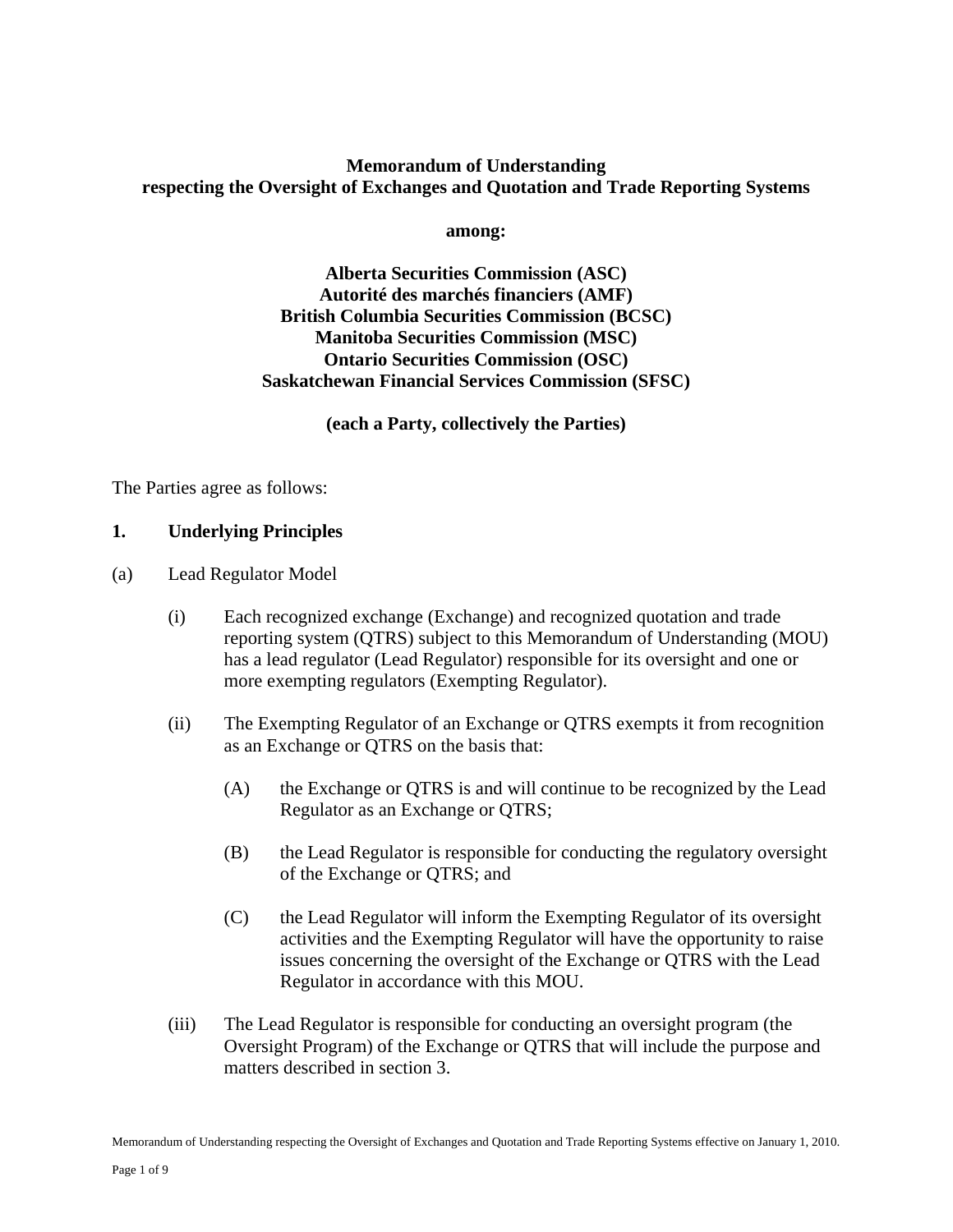(iv) The Parties will act in good faith to resolve issues raised by any Exempting Regulator in connection with the Oversight Program carried out by the Lead Regulator.

## (b) Scope

The terms of this MOU are applied by the Parties in respect of the oversight of an Exchange or QTRS identified on a list entitled "List of Exchanges, Lead Regulators and Exempting Regulators in relation to the Memorandum of Understanding respecting the Oversight of Exchanges and Quotation and Trade Reporting Systems" ("List of Exchanges"), published concurrently with this MOU by each Party. The List of Exchanges does not form part of this MOU. It may be amended from time to time and will be published by each Party after any such amendment.

(c) Previous Memorandum of Understanding

This MOU supersedes any prior Memorandum of Understanding about the Oversight of Exchanges and Quotation and Trade Reporting Systems among the ASC, Commission des valeurs mobilières du Québec, now the AMF, BCSC, MSC and OSC.

## **2. Definition**

"Lead Regulator" means the Party that is designated on the List of Exchanges from time to time as being the Lead Regulator responsible for the oversight of a particular Exchange or QTRS by consensus of the Parties that have either recognized or exempted from recognition this Exchange or QTRS or are in the process of doing so.

#### **3. Oversight Program**

- (a) The purpose of the Oversight Program<sup>[1](#page-1-0)</sup> is to ensure that each Exchange and QTRS meets appropriate standards for market operation and regulation based on the type of activities carried out by the Exchange or QTRS. Where applicable, those standards will include:
	- (i) fair representation in corporate governance and rule-making;
	- (ii) effective management of conflicts of interests;
	- (iii) adequate ownership/control structure;
	- (iv) financial viability;
	- (v) sufficient resources to carry out market and regulatory functions;
	- (vi) fair access for market participants and issuers;
	- (vii) orderly markets through appropriate review of traded products, trading rules and financial requirements for market participants;

<span id="page-1-0"></span> $\overline{\phantom{a}}$ 1 The matters outlined in the Oversight Program are intended to set out the minimum level of oversight exercised in respect of an Exchange or QTRS. The Lead Regulator may conduct additional review procedures.

Memorandum of Understanding respecting the Oversight of Exchanges and Quotation and Trade Reporting Systems effective on January 1, 2010.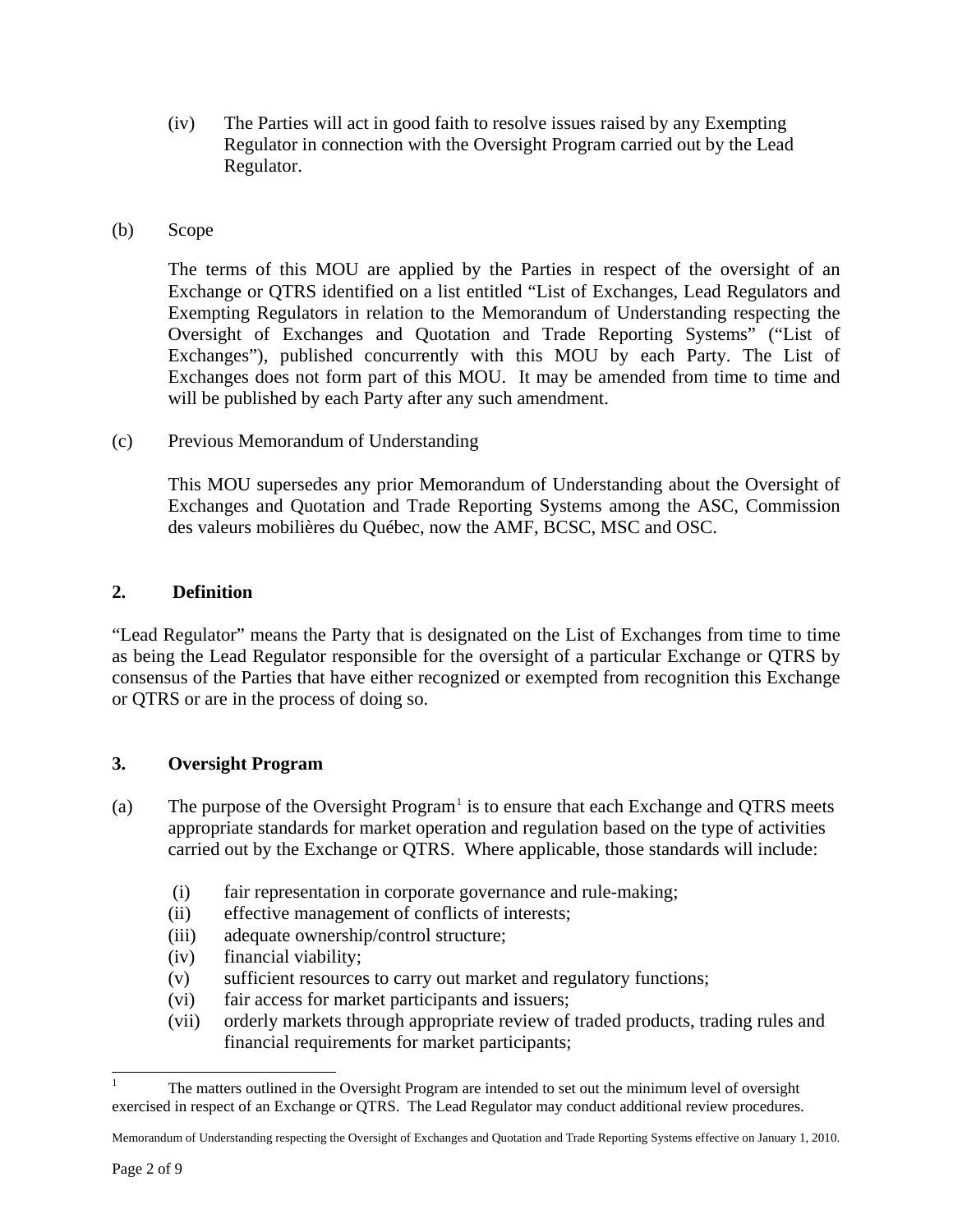- (viii) transparency through timely access to accurate information on orders and trades;
- (ix) market integrity through the adoption of rules that are not contrary to the public interest, prohibit unfair trading practices, prevent market manipulation and customer and market abuses and promote just and equitable principles of trades;
- (x) monitoring of the conduct of the market participants and enforcement of the rules and requirements governing such conduct;
- (xi) proper identification and management of risks;
- (xii) effective clearing and settlement arrangements and systems;
- (xiii) information sharing and regulatory cooperation;
- (xiv) appropriate listed or quoted company regulation;
- (xv) adequate financial products and instruments development process;
- (xvi) specific trading and position limits;
- (xvii) appropriate inventory and stock delivery management procedures; and
- (xviii) appropriate coordination regarding the market surveillance of the underlying securities.
- (b) The Lead Regulator will establish and conduct the Oversight Program. At a minimum, the Oversight Program will include the following:
	- (i) Review of information filed by the Exchange or QTRS on critical financial and operational matters, risk management and significant changes to operations, including information filed under National Instrument 21-101 - Marketplace Operation, related to:
		- (A) corporate governance;
		- (B) rules;
		- (C) systems and operations;
		- (D) access;
		- (E) listing criteria and/ or financial instrument development;
		- (F) fees;
		- (G) financial viability; and
		- (H) regulation.
	- (ii) Review and approval, where applicable, of changes to Exchange or QTRS bylaws, rules, policies, and other similar instruments (Rules) under the procedures established by the Lead Regulator from time to time.
	- (iii) Periodic oversight review of Exchange or QTRS functions, including to the extent applicable:
		- (A) corporate finance policies: policies relating to minimum listing or quoting requirements, continuing listing or quoting requirements or tier maintenance requirements, sponsorship and continuous disclosure;
		- (B) trading halts, suspensions and de-listing procedures;
		- (C) co-ordination with the markets of the underlying securities;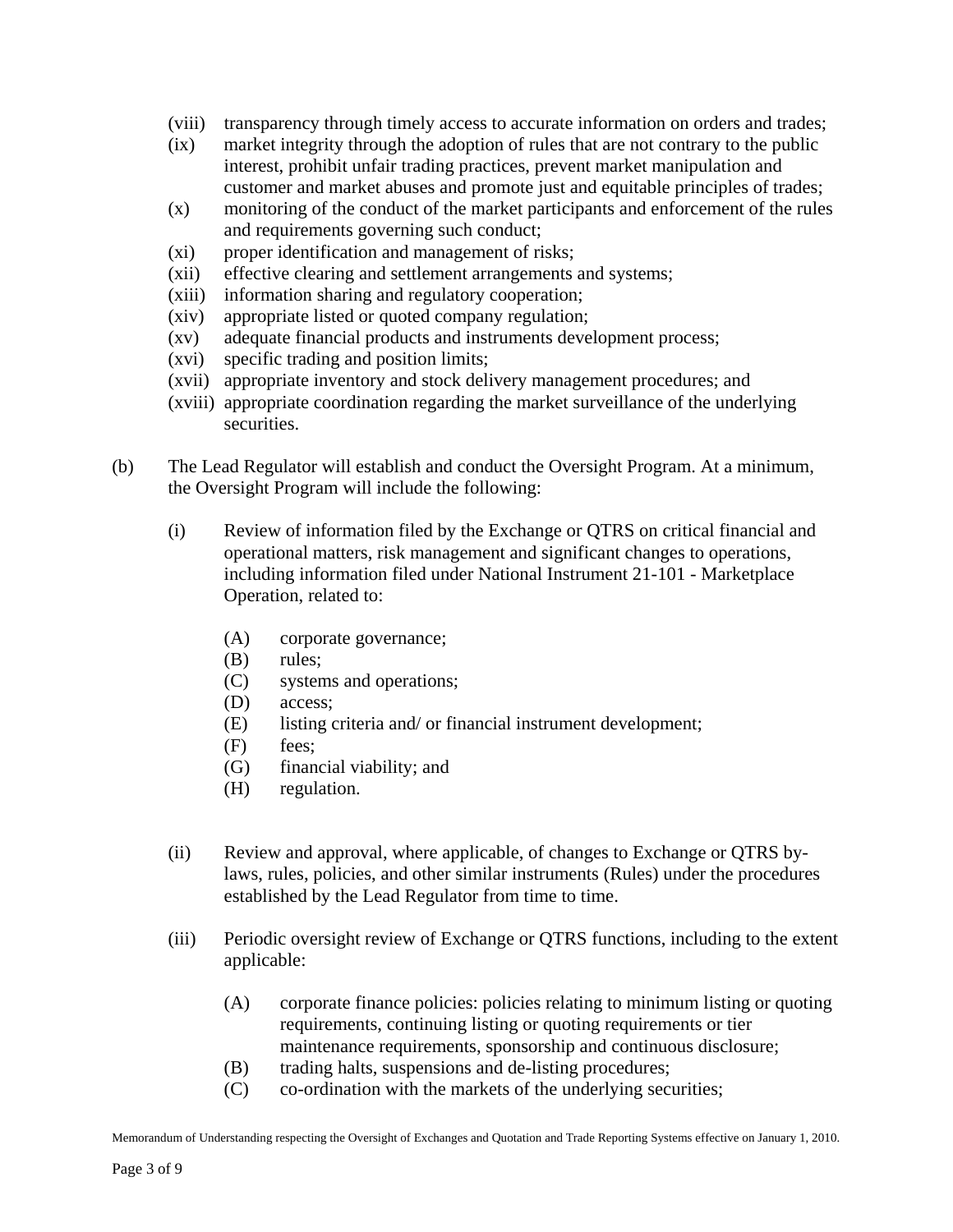- (D) monitoring of trading and position limits;
- (E) surveillance and enforcement: procedures for detection of non-compliance and resolution of outstanding issues;
- (F) access: requirements for access to the facilities of the Exchange or QTRS and fair application of those requirements;
- (G) information transparency: procedures for the dissemination of market information;
- (H) corporate governance: corporate governance procedures, including policy and rule making process;
- (I) risk management; and
- (J) systems and technology.
- (c) The Lead Regulator will retain sole discretion regarding the manner in which the Oversight Program is carried out, including determining the order and timing of its oversight review of the functions under section 3(b)(iii). However, the Lead Regulator will perform the oversight reviews of these functions at least once every three years. Once it has obtained the necessary internal approval and when the final report of the oversight review performed under section 3(b)(iii) is sent to the Exchange or QTRS, the Lead Regulator will also provide a copy of the final report and any responses of the Exchange or QTRS to the report to each Exempting Regulator.
- (d) If issuers or parties that are directly affected by a decision of the Exchange or QTRS in the jurisdiction of an Exempting Regulator appeal that decision to the Lead Regulator or request a hearing and review of that decision by the Lead Regulator, the Lead Regulator will provide videoconferencing facilities or other electronic equipment as necessary and appropriate to permit and facilitate the participation of the parties in the proceedings in the jurisdiction of the Exempting Regulator. The Lead Regulator will also provide simultaneous translation facilities or other facilities necessary and appropriate to permit the participation of the parties in the proceedings in French or English, at their request.
- (e) The Lead Regulator will inform each Exempting Regulator in writing of any material changes in how it performs its obligations under this MOU.

# **4. Involvement of an Exempting Regulator**

- (a) The Lead Regulator acknowledges that an Exempting Regulator may require that the Exchange or QTRS provide to that Exempting Regulator:
	- (i) copies of information filed by the Exchange or QTRS pursuant to section  $3(b)(i)$ at the same time that the Exchange or QTRS files the information with the Lead Regulator; and
	- (ii) copies of all Rules that the Exchange or QTRS files with the Lead Regulator under the Lead Regulator's procedures referred to in section  $3(b)(ii)$  at the same time that the Exchange or QTRS files the Rules with the Lead Regulator;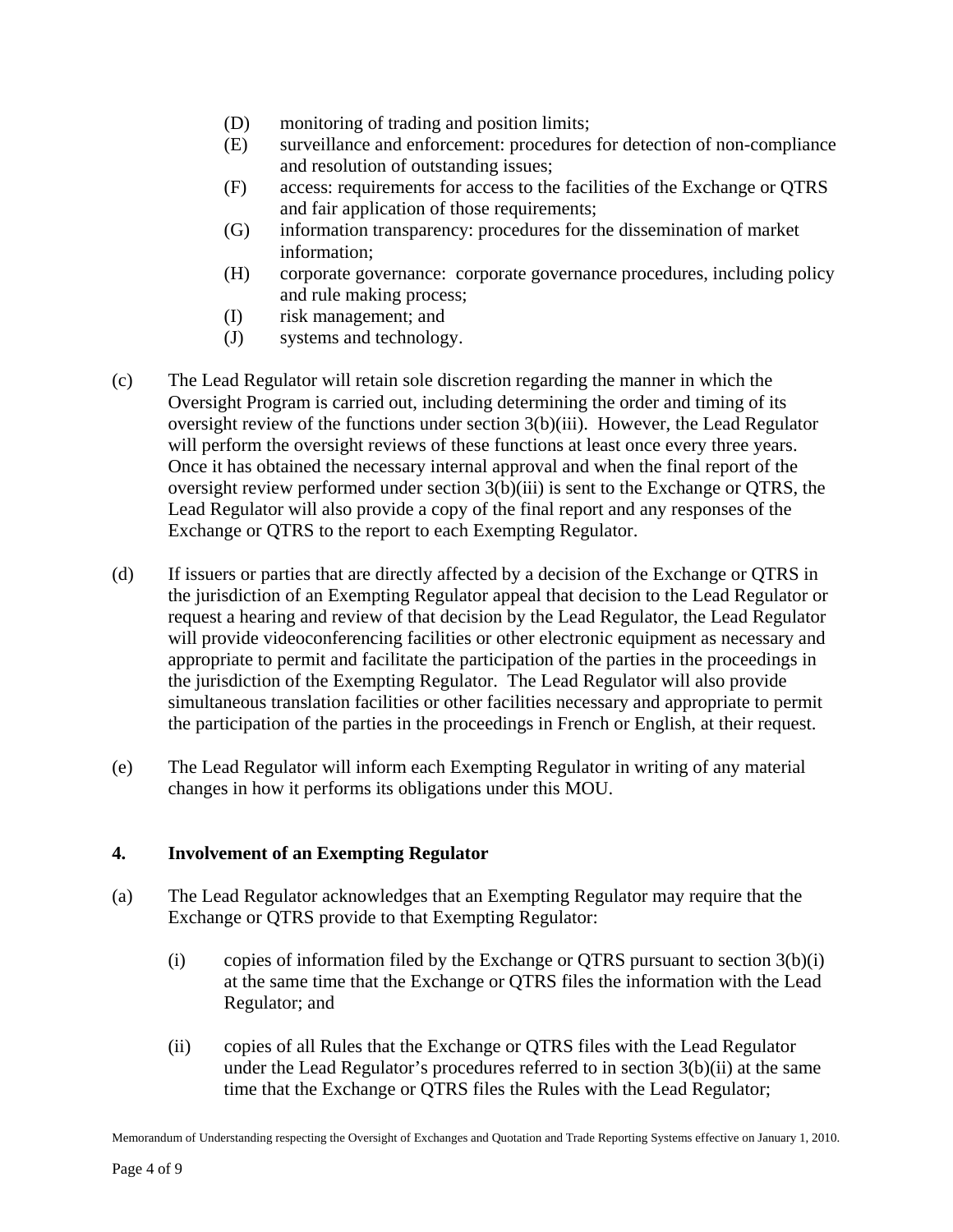- (iii) copies of all final Rules once approved by the Lead Regulator under the Lead Regulator's procedures referred to in section 3(b)(ii);
- (iv) in the specific context of an investigation by an Exempting Regulator and upon a specific request from that Exempting Regulator, information in writing about the marketplace participants, the shareholders or the market operations of the Exchange or QTRS.
- (b) If an Exempting Regulator advises the Lead Regulator that it has specific concerns regarding the operations of the Exchange or QTRS in the jurisdiction of the Exempting Regulator and requests that the Lead Regulator perform an oversight review of the Exchange or QTRS in that jurisdiction, the Lead Regulator may determine to conduct an oversight review of:
	- (i) the office of the Exchange or QTRS in the jurisdiction of the Exempting Regulator; or
	- (ii) a function performed by an Exchange or QTRS office in that jurisdiction.

The Exempting Regulator may, as part of its request, ask that the Lead Regulator include staff of the Exempting Regulator in the Lead Regulator's oversight review. The Lead Regulator may, as a condition of performing the oversight review, request the assistance of staff of the Exempting Regulator in which case the Exempting Regulator will use its best efforts to provide this assistance.

(c) If the Lead Regulator advises the Exempting Regulator that it cannot or will not conduct the oversight review referred to in section 4(b), the Exempting Regulator may conduct the oversight review without the participation of the Lead Regulator. In that case, the Exempting Regulator will provide copies of the results of the oversight review to the Lead Regulator at the same time it sends the results to the Exchange or QTRS.

# **5. Information Sharing**

- (a) The Lead Regulator will, upon written request from an Exempting Regulator, provide or request the Exchange or QTRS to provide to the Exempting Regulator any information about the marketplace participants, the shareholders and the market operations of the Exchange or QTRS. This would include shareholder and participating organization lists, product and trading information and disciplinary decisions.
- (b) In addition, to the extent practicable and as appropriate in the particular circumstances, the Lead Regulator will inform the Exempting Regulators in advance of any material events, or material decisions taken either by the Lead Regulator or the Exchange or QTRS, that may have a significant impact on the operations or activities of the Exchange or QTRS.

Memorandum of Understanding respecting the Oversight of Exchanges and Quotation and Trade Reporting Systems effective on January 1, 2010.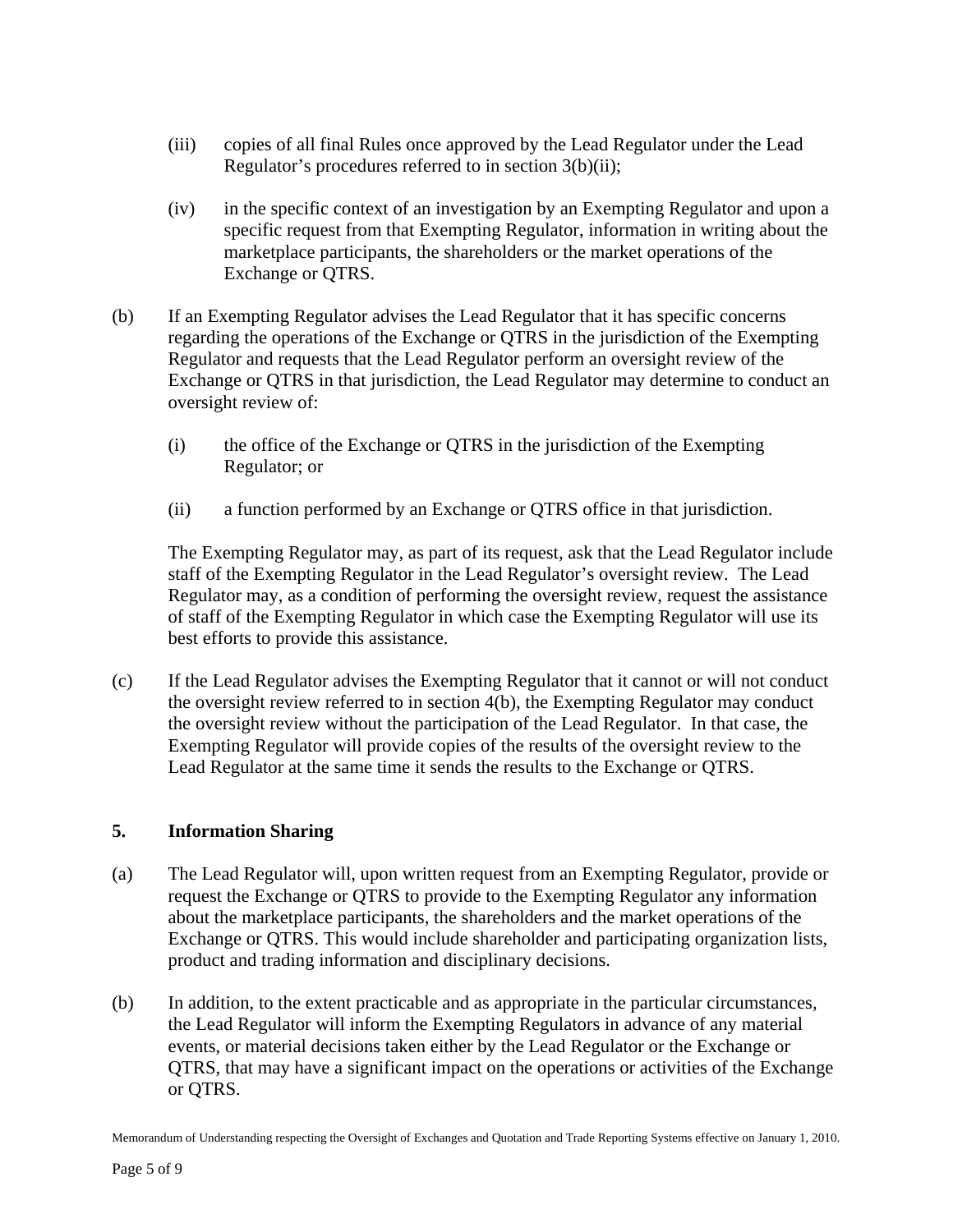#### **6. Oversight Committee**

- (a) An oversight committee will continue to have the mandate to act as a forum and venue for the discussion of issues, concerns and proposals related to the oversight of marketplaces by the Parties (Oversight Committee).
- (b) The Oversight Committee will include staff representatives from each of the Parties who have responsibility and/or expertise in the areas of marketplace oversight and market regulation.
- (c) The Oversight Committee will meet at least once annually in person and will conduct conference calls at least quarterly.
- (d) At least quarterly, the Parties will provide to the Oversight Committee a summary report on their oversight activities conducted during the period that will include a summary description of any material changes made to their oversight program, including the procedures for the review and approval of Exchange or QTRS Rules.
- (e) At least annually, the Oversight Committee will provide to the Canadian Securities Administrators a written report of the oversight activities of the committee members during the previous period.

#### **7. Issues Forum**

- (a) The Parties acknowledge that:
	- (i) more than one Exchange or QTRS may file the same Rules to different Lead Regulators for review and approval at the same time;
	- (ii) one Exchange or QTRS may file a Rule to its Lead Regulator for review and approval that is the same as an existing Rule adopted by a different Exchange or QTRS with a different Lead Regulator; or
	- (iii) an Exempting Regulator may have material concerns regarding a Rule that the Exchange or QTRS has filed for review and approval with the Lead Regulator under the Lead Regulator's procedures referred to in section 3(b)(ii).
- (b) In the event the circumstances set out in section  $7(a)$  arise, the Lead Regulators will act in good faith to resolve the issues or concerns raised by any of the parties involved in a dispute or disagreement in order to either achieve consistent results among the Lead Regulators or to address the concerns of the Exempting Regulator.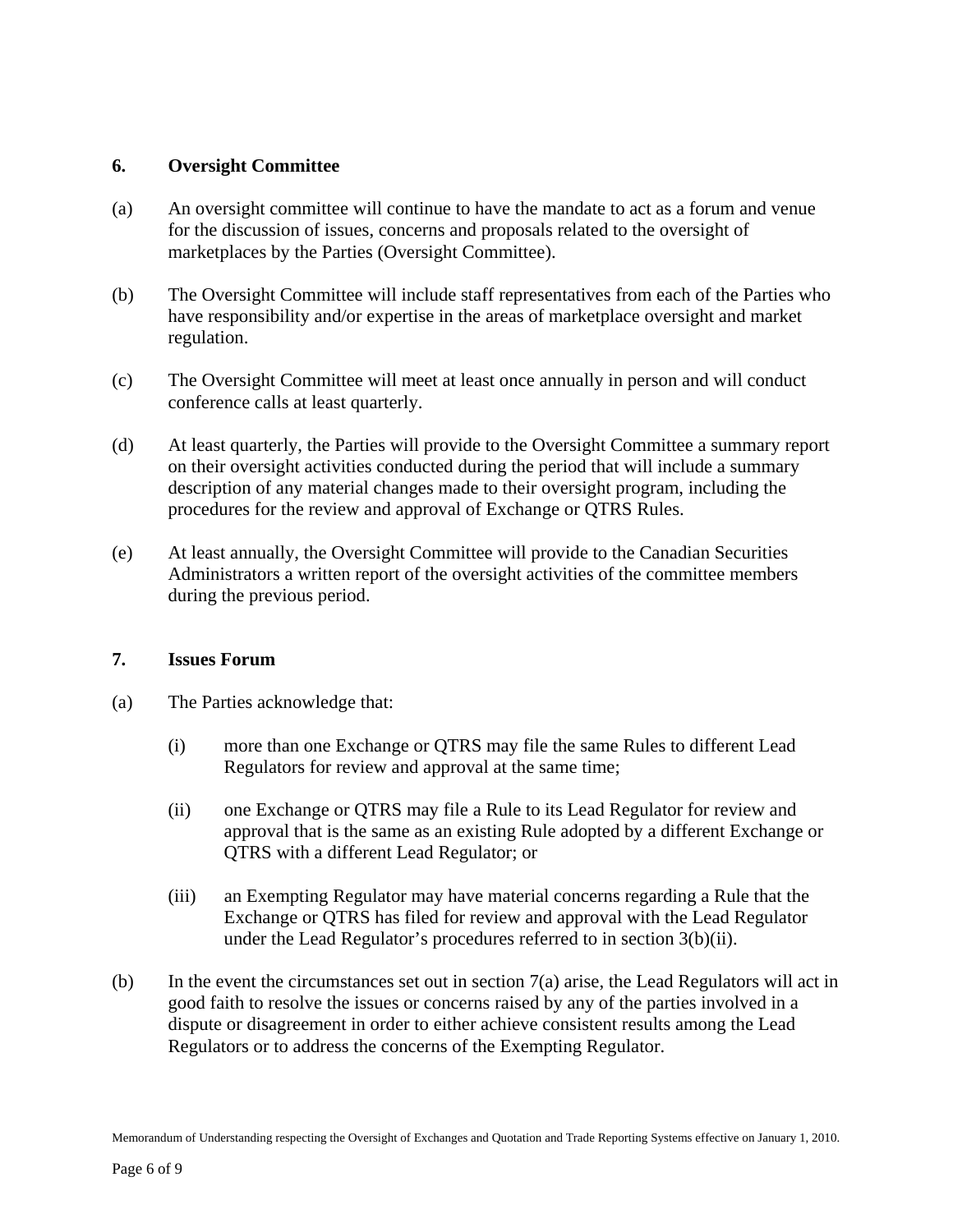- (c) The Parties to this MOU will establish a committee of the Chairs or other senior executives of the parties involved (the "Issues Forum") that will attempt to reach a consensus between the parties on any issue in dispute or disagreement under section 7(a). The Issues Forum will make recommendations to the various parties. Staff of any of the parties involved in a dispute or disagreement may submit the issue in dispute or the matter causing the disagreement to the Issues Forum.
- (d) The Issues Forum will include the Chair or another senior executive of each Party involved in a dispute or disagreement under 7(a). For purposes of this section and if there are joint Lead Regulators of an Exchange or QTRS, the joint Lead Regulators of the Exchange or QTRS will be considered to be separate parties.

## **8. Waiver and Termination**

- (a) The provisions of this MOU may be waived by mutual agreement of the Parties.
- (b) If the Lead Regulator or an Exempting Regulator of an Exchange or QTRS believes that another Party is not satisfactorily performing its obligations under this MOU, it may give written notice to the other Party stating that belief and providing particulars in reasonable detail of the alleged failure to perform. If the Party receiving the notice has not satisfied the notifying Party within two months of the delivery of the notice either that its performance is satisfactory or that it has taken or will take acceptable steps to rectify its performance, the notifying Party may by written notice to the other Party terminate this MOU as it relates to that Exchange or QTRS on a date not less than six months following delivery of the notice of termination. In that case, the notifying Party will send to the Exchange or QTRS a copy of its notice of termination at the same time it sends the notice to all the other Parties.
- (c) In the event any significant change to the ownership, structure or operations of an Exchange or QTRS affects the oversight of the Exchange or QTRS, a Lead Regulator or any Exempting Regulator may give written notice to the other Parties stating its concerns. If a resolution cannot be reached within two months of the delivery of the notice, the notifying Party may by written notice to the other Parties terminate this MOU as it relates to the Exchange or QTRS on a date not less than six months following delivery of the notice of termination. In that case, the notifying Party will send to the Exchange or QTRS a copy of its notice of termination at the same time it sends the notice to all the other Parties.
- (d) For purposes of this section and if applicable, the joint Lead Regulators of the Exchange or QTRS will be considered one party.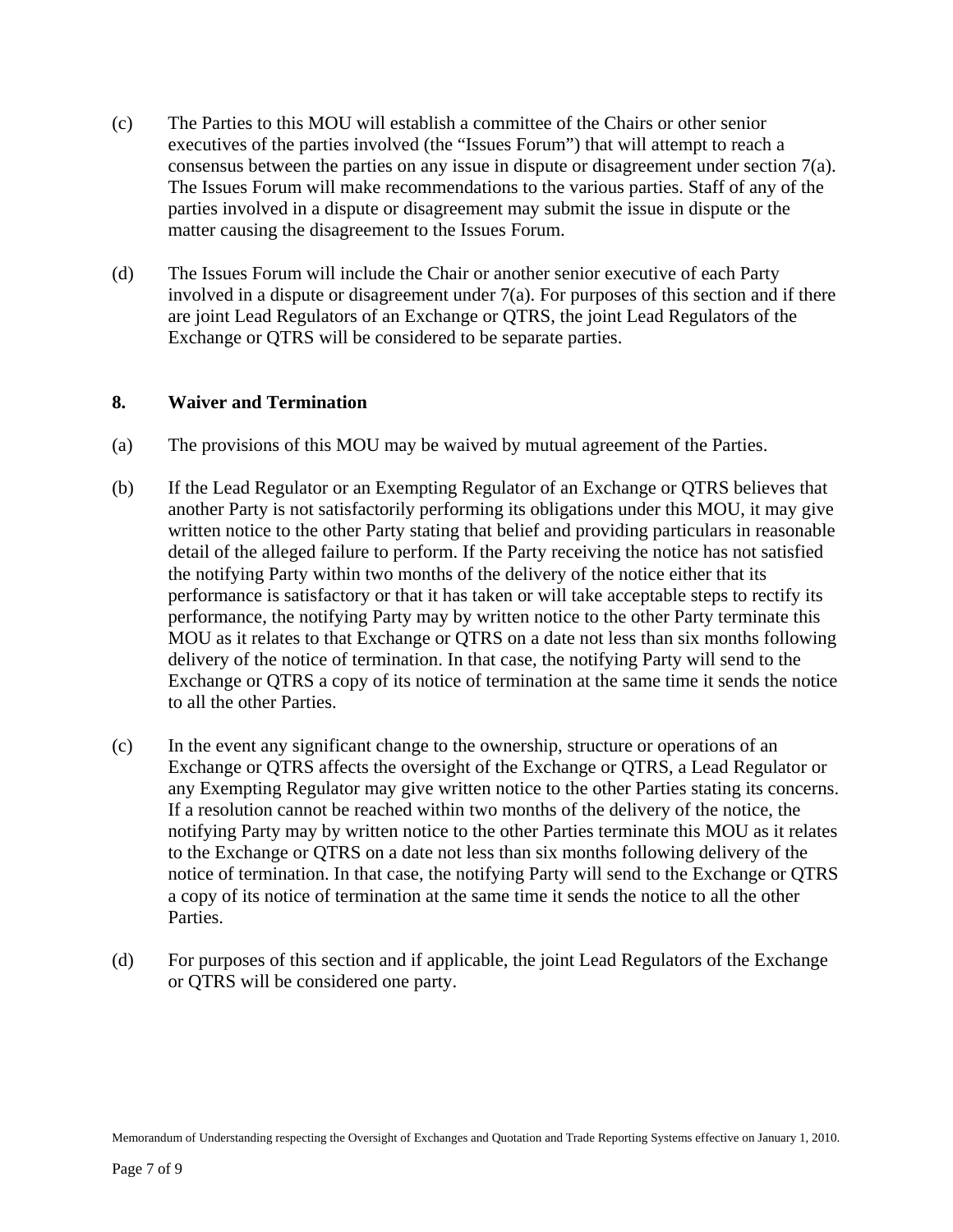#### **9. Amendments to and Withdrawal from this MOU**

- (a) This MOU may be amended from time to time as mutually agreed upon by the Parties. Any amendments must be in writing and approved by the duly authorized representatives of each Party. Any amendment of this MOU is subject to Ministerial approval in Ontario and to Governmental approval in Québec. For clarity, the List of Exchanges does not form part of this MOU.
- (b) The Parties acknowledge that the securities regulators of any other jurisdiction where an Exchange or QTRS is recognized or exempted from recognition may become a Party to this MOU.
- (c) Each Party can, at any time, withdraw from this MOU on at least 90 days written notice to all other Parties.

#### **10. Effective Date**

This MOU comes into effect on January 1, 2010.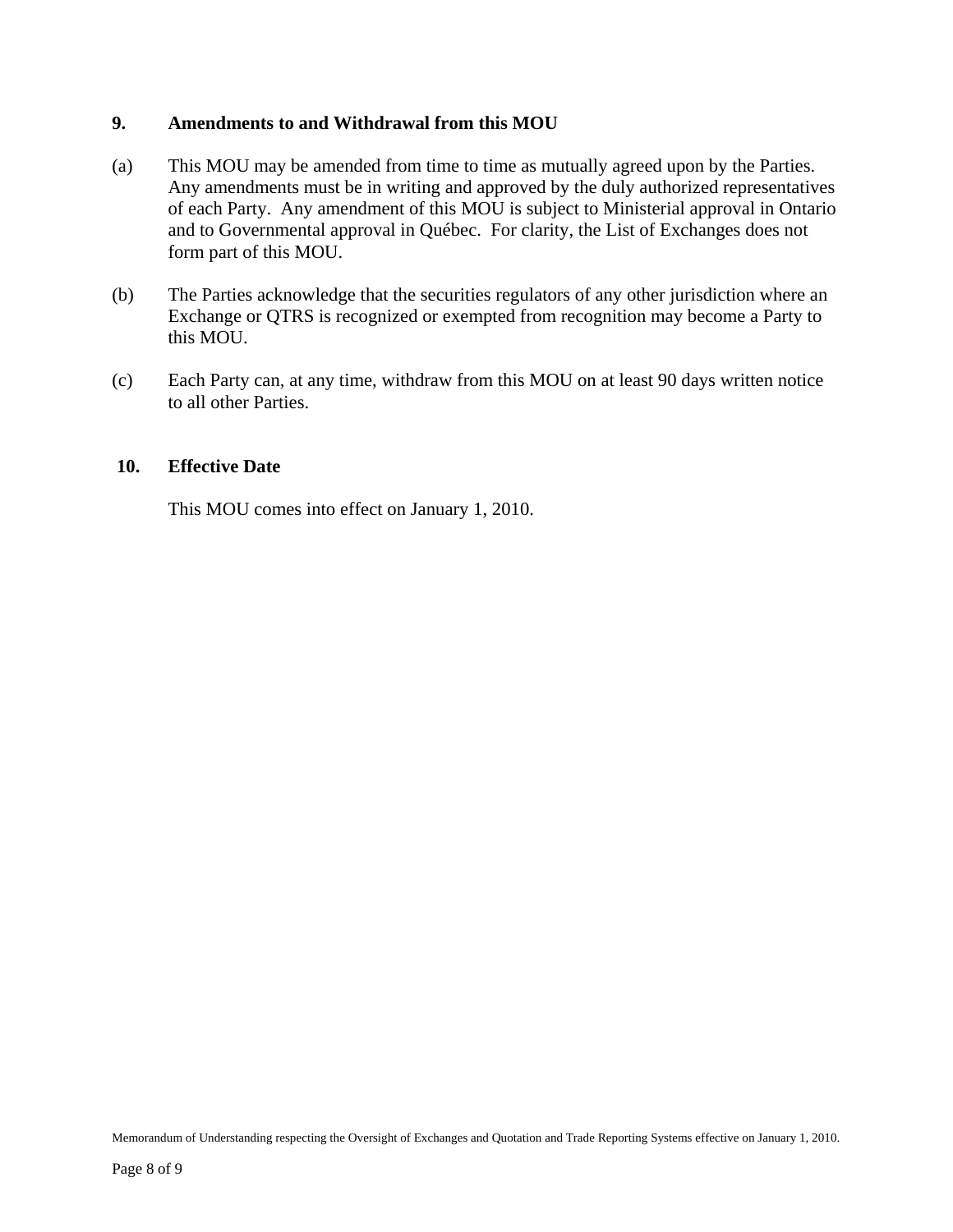| <b>Alberta Securities Commission</b>              | Autorité des marchés financiers                                                                                               |  |  |
|---------------------------------------------------|-------------------------------------------------------------------------------------------------------------------------------|--|--|
| Per:                                              | Per:                                                                                                                          |  |  |
|                                                   |                                                                                                                               |  |  |
|                                                   | Date: $\frac{1}{\sqrt{1-\frac{1}{2}} \cdot \frac{1}{2}}$                                                                      |  |  |
| <b>British Columbia Securities Commission</b>     | For purposes of An Act respecting the<br>Ministère du Conseil exécutif (R.S.Q., c. M-30)                                      |  |  |
| $Per: \t 1$                                       | Per:<br><u> 1980 - Johann Barn, mars eta biztanleria (h. 1905).</u>                                                           |  |  |
| Title:                                            | Title: Secrétaire général associé aux affaires                                                                                |  |  |
|                                                   | intergouvernementales canadiennes                                                                                             |  |  |
| <b>Manitoba Securities Commission</b>             | <b>Ontario Securities Commission</b>                                                                                          |  |  |
| Per:                                              | Per:<br><u> 1980 - Johann Barn, mars eta bainar eta baina eta baina eta baina eta baina eta baina eta baina eta baina eta</u> |  |  |
|                                                   |                                                                                                                               |  |  |
|                                                   |                                                                                                                               |  |  |
|                                                   |                                                                                                                               |  |  |
| <b>Saskatchewan Financial Services Commission</b> |                                                                                                                               |  |  |
| Per:                                              |                                                                                                                               |  |  |
| Title:                                            |                                                                                                                               |  |  |
| Date:                                             |                                                                                                                               |  |  |

Memorandum of Understanding respecting the Oversight of Exchanges and Quotation and Trade Reporting Systems effective on January 1, 2010.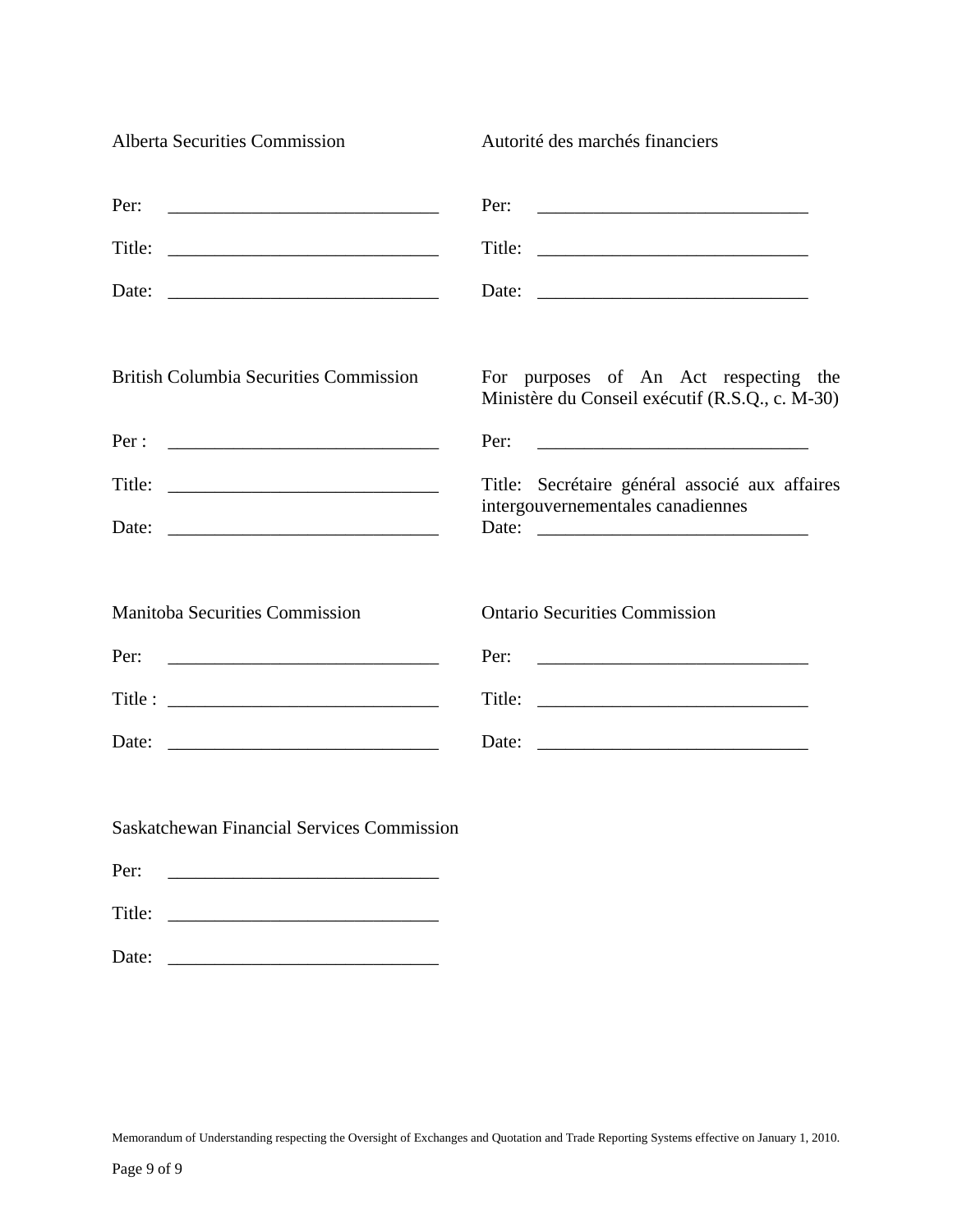# **List of Exchanges, Lead Regulators and Exempting Regulators in relation to the Memorandum of Understanding respecting the Oversight of Exchanges and Quotation and Trade Reporting Systems As of January 1, 2010**

| <b>Exchange – QTRS</b>           | <b>Lead Regulator(s)</b>                              | <b>Exempting Regulator(s)</b>                                                                                                                                                                                                        |
|----------------------------------|-------------------------------------------------------|--------------------------------------------------------------------------------------------------------------------------------------------------------------------------------------------------------------------------------------|
| Bourse de Montréal Inc.          | Autorité des marchés<br>$\bullet$<br>financiers       | <b>Ontario Securities</b><br>$\bullet$<br>Commission                                                                                                                                                                                 |
| <b>CNSX Markets Inc.</b>         | <b>Ontario Securities</b><br>$\bullet$<br>Commission  | <b>Alberta Securities</b><br>$\bullet$<br>Commission<br>Autorité des marchés<br>$\bullet$<br>financiers<br><b>British Columbia</b><br>$\bullet$<br>Securities<br>Commission<br><b>Manitoba Securities</b><br>$\bullet$<br>Commission |
| <b>ICE Futures Canada Inc.</b>   | <b>Manitoba Securities</b><br>$\bullet$<br>Commission |                                                                                                                                                                                                                                      |
| <b>Natural Gas Exchange Inc.</b> | <b>Alberta Securities</b><br>$\bullet$<br>Commission  | Autorité des marchés<br>$\bullet$<br>financiers<br><b>Manitoba Securities</b><br>$\bullet$<br>Commission<br><b>Ontario Securities</b><br>$\bullet$<br>Commission                                                                     |
| <b>TSX</b> Inc.                  | <b>Ontario Securities</b><br>$\bullet$<br>Commission  | <b>Alberta Securities</b><br>$\bullet$<br>Commission<br>Autorité des marchés<br>$\bullet$<br>financiers<br><b>British Columbia</b><br>$\bullet$<br>Securities<br>Commission                                                          |